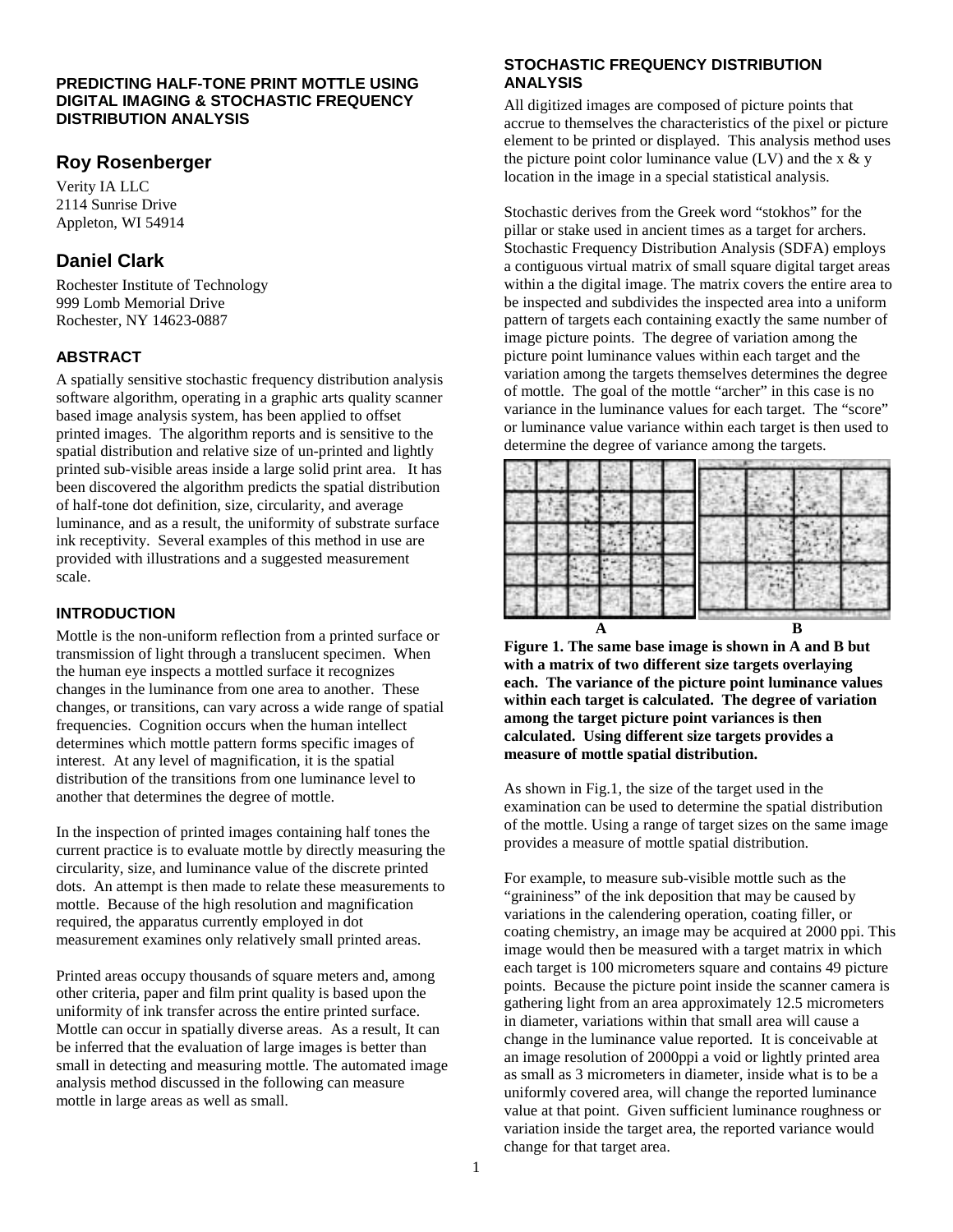Half-tone mottle is a visible phenomenon that does not require the high resolution necessary for sub-visible measurements of graininess. For instance, to predict half-tone mottle, an image can be acquired at 500 ppi and measured with a target that is 300 micrometers square containing 25 picture points. At 500 ppi the scanner camera picture point is gathering light from an area that is about 50 micrometers in diameter, slightly larger than the offset dot 30 micrometers diameter. The luminance values from a total of 25 picture points in the target area provide the database necessary to derive a frequency distribution or variance analysis. The variance among all the targets covering the image area then provides the mottle at a spatial distribution determined by the target size.

### **Target size for tests:**

Unassisted, the human eye can detect variations in luminance values in areas as small as 1mm square. When inspecting for visible image variations such as half-tone mottle it is therefore advisable to relate the visible to the sub-visible by measuring at a variety of spatial distributions at least one of which is visible. For half-tone mottle it was determined experimentally target three target sizes with width and heights of 0.3mm (7pp), 1.0mm (19pp), and 2.5mm (49pp) worked very well at an image resolution of 500 ppi (197pp cm) and are reported in the following data.

### **APPARATUS & MATERIALS:**

**The Image Analysis System:** All specimens were processed using Verity IA 2000 Mottle analysis software in a high speed personal computer. The computer was supplied with a large 256 MB memory that enhanced the processing of large images generated by an AGFA DuoScan graphic arts quality full color flat bed scanner. This particular scanner incorporates axially symmetric dual specimen illumination bulbs. The dual bulb construction eliminated image shadows caused by paper cockle, protruding fibers and heavy ink. Although an imaging resolution of 500 ppi was used on all these tests, the scanner camera was capable of optical resolutions up to 2000 ppi.

### **Printing presses and papers:**

**1 -** A Heidelberg M-100B web offset printing press was used with a light weight coated stock # 5, Printed with Kodak plates and Flint ink with Day International 9500 printing blanket.

**2 -** This same press, plates, and ink was used to print a 50# uncoated offset stock.

**3 -** To generate the single color back-trap mottle example cited below heavy weight flat sheets, 18 point cover stock, were printed on a sheet fed press Heidelberg Speedmaster 74 with Sun Chemical Naturalith II inks. Kodak 830A printing plates were used with Day International Patriot 3000 4-ply compressible blankets.

#### **Color Images, Color Bands, and Image Math:**

Inside a color scanner the color image is acquired with a digital camera usually having three rows of sensors, red, green, and blue (RGB), arranged in ranks one above the other. The individual RGB sensors are compacted horizontally to a density defined as the resolution expressed in North America

as points per inch (ppi). When an image acquisition session is complete, the scanner driver software realigns the RGB picture point sensor rows to superimpose one upon the other and compute the color vector for each sensor point before the image is filed away, displayed on screen, or transferred to the image analysis software.

In a sense, the color picture point sensors create three separate images, or color bands, that record, as a numeric value, the intensity of the light striking the sensor dedicated to that picture point location. In all image processing these three values are within the luminance vector so they can be reproduced and analyzed as a color image.

The mottle algorithm takes advantage of the color separation by analyzing each band selectively, depending upon the color being examined, or by combining the digital luminance values in each image mathematically to amplify the mottle pattern in situations where the pattern may be difficult to extract. The separate RGB color luminance values range from 0 to 255, from dark to light respectively. These numeric luminance intensity values can be divided and multiplied together to create new images and provide a potential tool for the analysis of multicolor back-trap .

## **TRIALS**

To test the ability of the SFDA to measure mottle, several experiments were structured using printed areas of various sizes. It was determined that an area, approximately 25mm x 25mm, worked well and rapidly with the SFDA algorithm allowing many sheets to examined rapidly thus assuring a good statistical sample for a series of press trials. In all cases the areas evaluated were printed one side only. The solid print area from which the test area was extracted was separated from other color print areas and large enough to accommodate the 25mm by 25mm test section.



**Figure 1. Logarithmic plot of offset web press SFDA mottle measurements on a 100% black area printed one side only. Three different size targets operated on the average of all color bands, then the red, green, and blue bands in order. On the left are the results from 5# LWC. On the right are results of the same test on a 50# uncoated web. (pp = picture point)**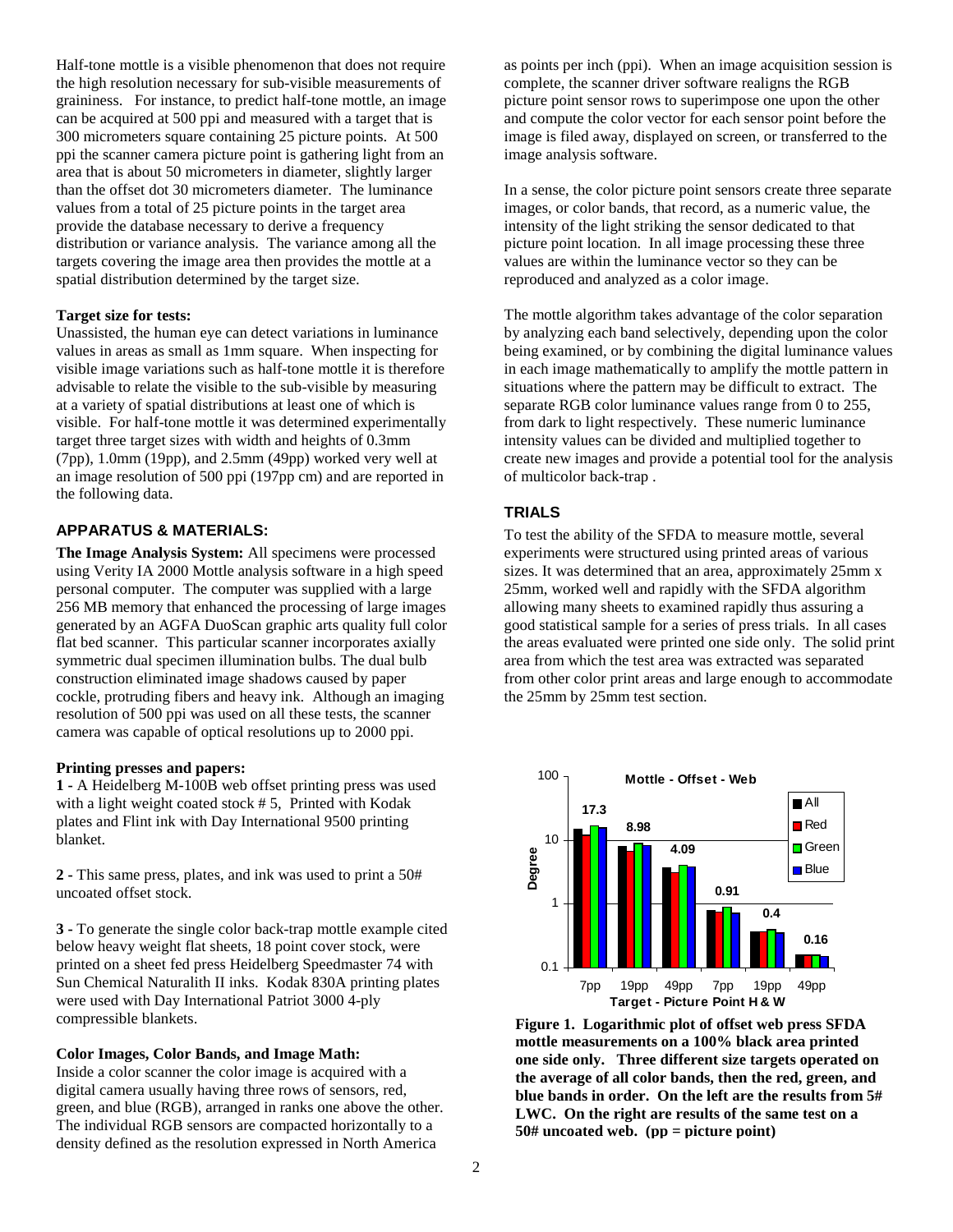

**Figure 2. A 25 mm x 25 mm area of a solid offset 100% black (one color) printed on a 5# LWC stock, slightly magnified. "A" is the original digital 500 ppi image. "B" is the original after a single pass by a hyperlog filter that exaggerates the pixel tone differences.**



**Figure 3. A 25 mm x 25 mm area of a solid offset 100% black (one color) printed on a50# uncoated web offset, slightly magnified. "A" is the original digital 500 ppi image. "B" is the original after a single pass by a hyperlog filter that exaggerates the pixel tone differences.**

# **On the offset web press**:

A single color print of 100 % Black was printed on 5# LWC and a 50# uncoated offset paper. The results of this test are shown graphically in Figure 1. The target was applied in three different sizes to the average of all bands and then to each of the color bands separately.

Figures 2 & 3 illustrate the subtle mottle within the black area that is not apparent until the image is enhanced. The SFDA measurements reported in Figure 1 were from the original unenhanced image.

### **Observations: Web press, 100% Black**:

By visual inspection of the full print area surrounding the test area, it was determined there is a direct relationship between the mottle measurements reported in Fig. 1, and the degree of visual half tone mottle present. In this case there did not seem to be any particular advantage to using the SFDA mottle measurements from each color band as the results seemed to be proportionally equivalent to those in the average of all bands.

As shown in Fig. 4 & 5, microscopic examination of the 100% solid black areas evaluated supports the contention that the



**Figure 4. A 120 X microscopic view of the same 100% black on 5# LWC as in Fig. 2. Pits in the paper coating show up as white areas where the ink was not transferred.**



**Figure 5. A 120 X microscopic view of the same solid offset 100% black printed on a 50# uncoated web offset shown in Fig. 3. A comparison to the 5# LWC in Figure 4 shows a marked decrease in the pits or voids.**

small SFDA mottle target is responding to the voids in the ink coverage attributed to the pits or cavities present in the paper coating. It is these voids that will also show up in the half tone mottle as missing or poorly formed dots.

# **On the sheet fed press:**

The sheet fed press was used to test the ability of the SFDA algorithm to measure the effects of multiple blanket exposures on ink laid down in an early unit of the press. Also, to test SFDA on multiple applications of the same ink to the same area in the last two units of the press. The dynamic interaction between wet ink applications is of interest to the ink chemist.

### **Sheet fed press - Multiple blanket contacts**

In this experiment an area of the sheet was printed with a 100% cyan on the 2nd unit where it comes into contact with 4 more printing blanket surfaces before exiting the press. It is believed that some of the ink does pull back off on to the blanket due to the variable rate of ink penetration into the paper and this evaluation would serve both the ink chemist and the paper maker.

### **Sheet fed press - Multiple ink applications to same area**

Another area of the same sheet was printed twice with a 100% cyan, first on unit 5 and again on unit 6. The intention is to